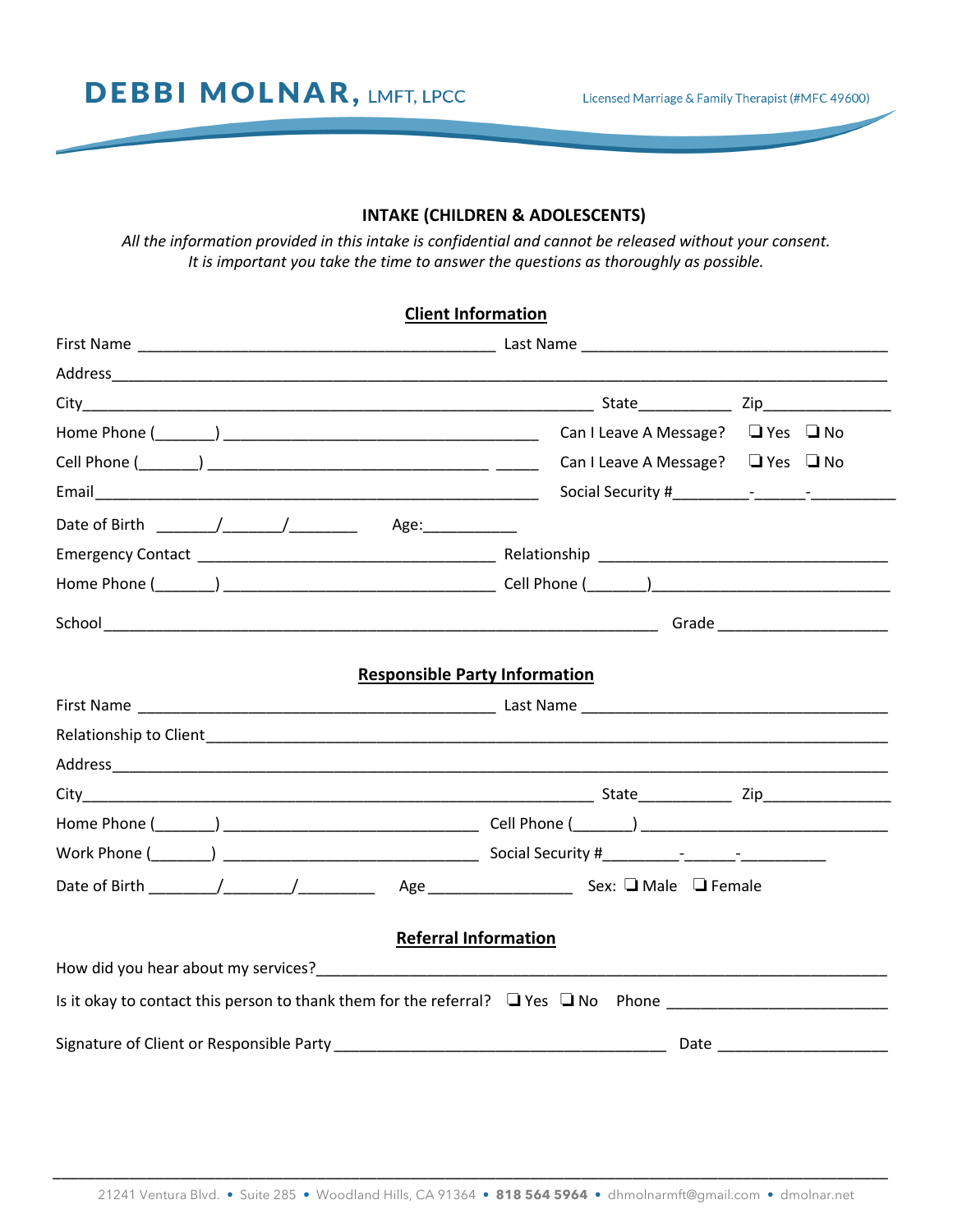## **Family-of-Origin Information**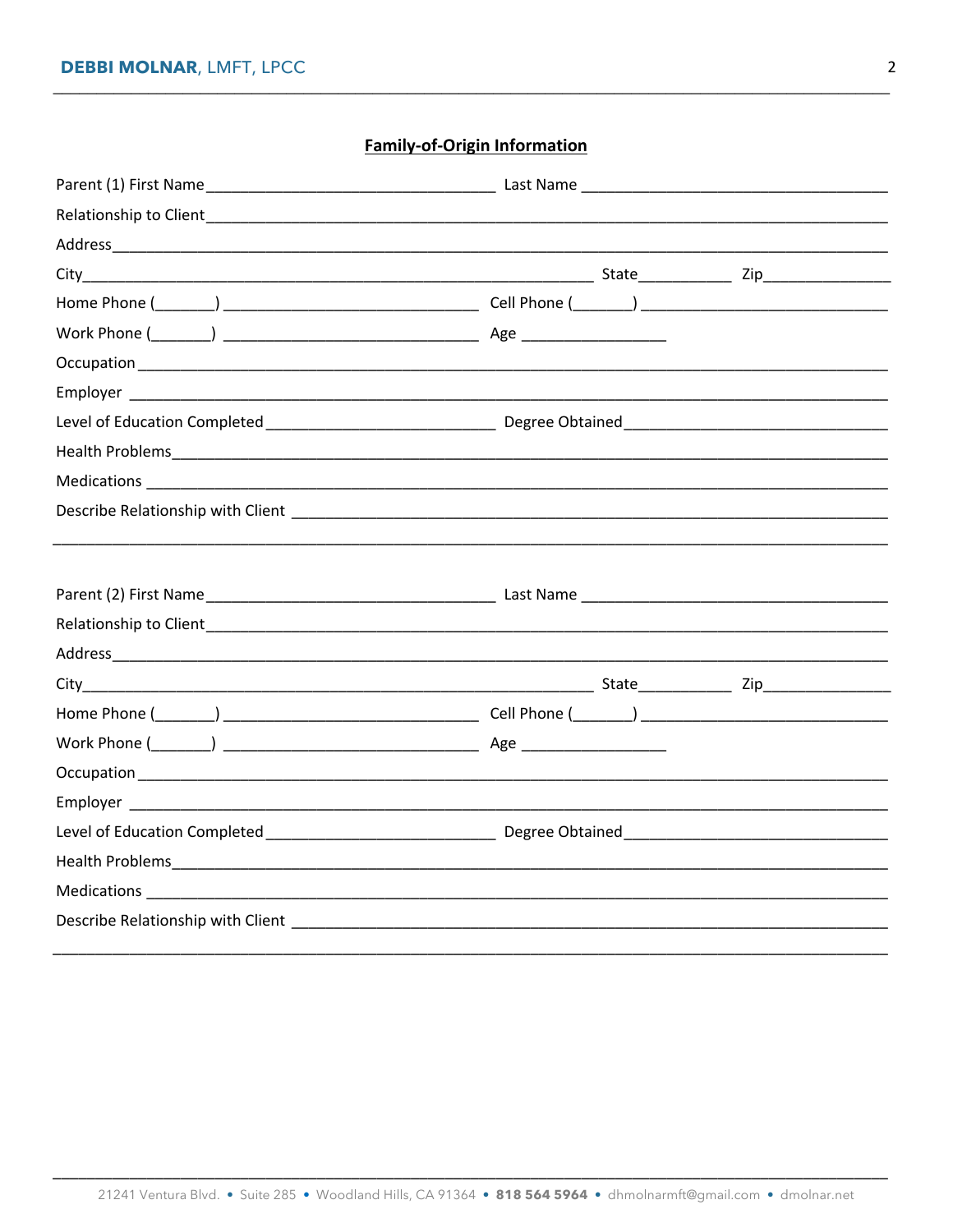Other family member's name, age, school/work, living/deceased, if deceased cause of death, and a description of the relationship.

| Stepfather |  |
|------------|--|
|            |  |
|            |  |
|            |  |
|            |  |
| Sibling    |  |
| Sibling    |  |

#### **Current Family Structure**

Please list all individuals who currently live in the home. Include any information about custody arrangements for separated/divorced parents. Please include person's name, age, and a description of the relationship.

|                                          | <b>Parents Relationship Information</b> |                                                                                            |
|------------------------------------------|-----------------------------------------|--------------------------------------------------------------------------------------------|
| Current Relationship Status (check one): |                                         |                                                                                            |
|                                          |                                         | <b>□</b> Single □ Partnered □ Engaged □ Married □ Separated □ Divorced □ Widowed           |
|                                          |                                         |                                                                                            |
|                                          |                                         |                                                                                            |
|                                          |                                         |                                                                                            |
|                                          |                                         |                                                                                            |
|                                          |                                         |                                                                                            |
|                                          |                                         |                                                                                            |
|                                          |                                         | If divorced, what are the legal child custody arrangements? (Please provide documentation) |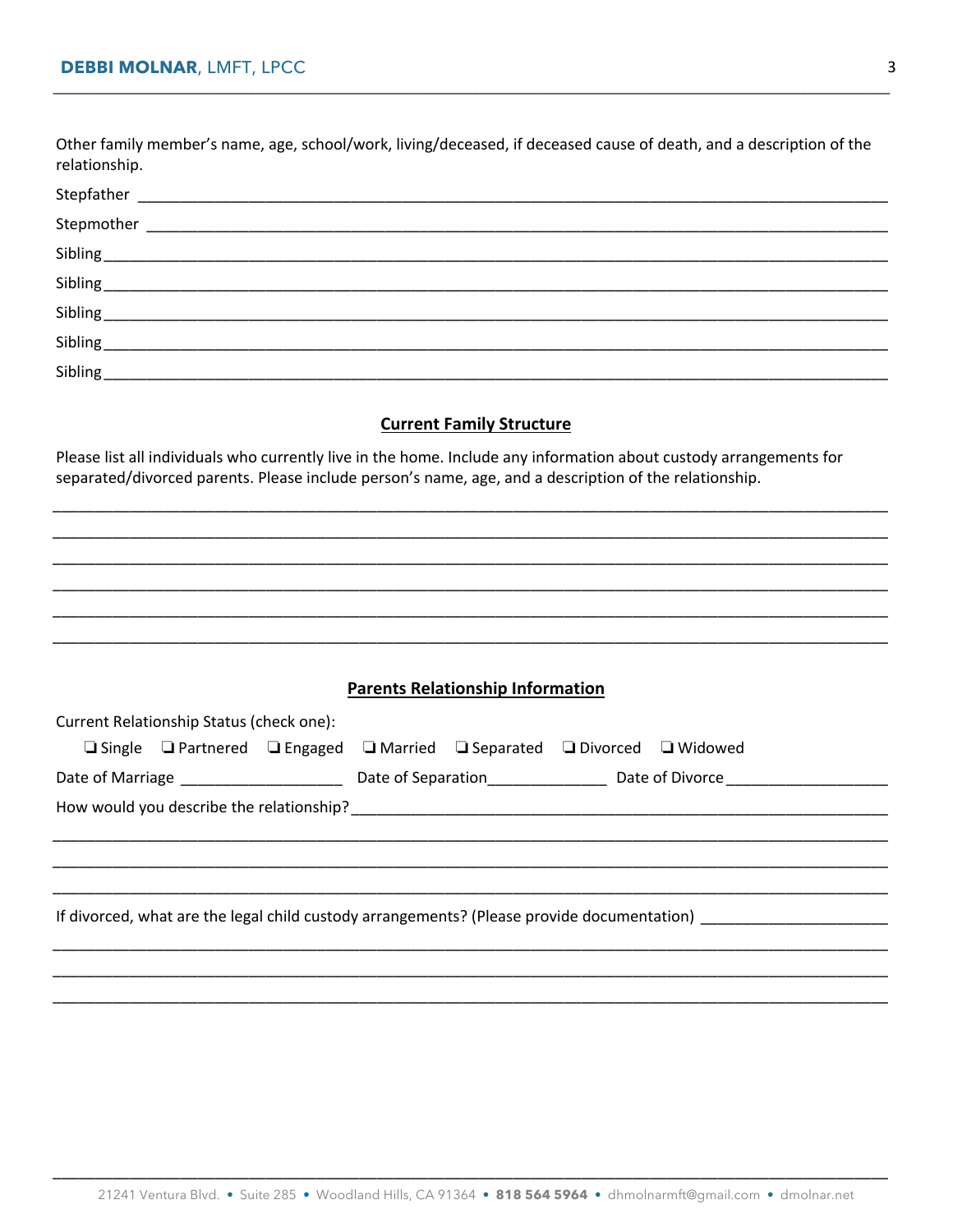### **Medical/Mental Health Information**

Please list all diseases, illnesses, important accidents and injuries, surgeries, hospitalizations, periods of loss of consciousness, convulsions/seizures and any other medical conditions your child has had.

| <u>Age</u>                                                  |  | Illness/Diagnosis Treatment                                                                     | <b>Result Exercise Exercise Service Service Service Service Service Service Service Service Service Service Service</b> |  |
|-------------------------------------------------------------|--|-------------------------------------------------------------------------------------------------|-------------------------------------------------------------------------------------------------------------------------|--|
|                                                             |  |                                                                                                 |                                                                                                                         |  |
|                                                             |  |                                                                                                 |                                                                                                                         |  |
|                                                             |  |                                                                                                 |                                                                                                                         |  |
|                                                             |  |                                                                                                 |                                                                                                                         |  |
|                                                             |  |                                                                                                 |                                                                                                                         |  |
|                                                             |  |                                                                                                 |                                                                                                                         |  |
|                                                             |  | List all medications your child is currently taking: (prescribed, over the counter, and others) |                                                                                                                         |  |
| Medication                                                  |  |                                                                                                 | Dosage Taken for When started Prescribed by                                                                             |  |
|                                                             |  |                                                                                                 |                                                                                                                         |  |
|                                                             |  |                                                                                                 |                                                                                                                         |  |
|                                                             |  |                                                                                                 |                                                                                                                         |  |
|                                                             |  |                                                                                                 |                                                                                                                         |  |
|                                                             |  | List current physician(s) or medical practitioners whose care your child is under:              |                                                                                                                         |  |
|                                                             |  |                                                                                                 |                                                                                                                         |  |
|                                                             |  |                                                                                                 |                                                                                                                         |  |
|                                                             |  |                                                                                                 |                                                                                                                         |  |
| Has any member of your child's family been treated for      |  |                                                                                                 |                                                                                                                         |  |
|                                                             |  |                                                                                                 |                                                                                                                         |  |
|                                                             |  |                                                                                                 |                                                                                                                         |  |
|                                                             |  |                                                                                                 |                                                                                                                         |  |
|                                                             |  |                                                                                                 |                                                                                                                         |  |
|                                                             |  |                                                                                                 |                                                                                                                         |  |
| Other mental health issues in your child's family of origin |  |                                                                                                 |                                                                                                                         |  |
|                                                             |  |                                                                                                 |                                                                                                                         |  |
|                                                             |  |                                                                                                 |                                                                                                                         |  |
|                                                             |  |                                                                                                 | Please list any major family health issues (include family member and issue)                                            |  |
|                                                             |  |                                                                                                 |                                                                                                                         |  |
|                                                             |  |                                                                                                 |                                                                                                                         |  |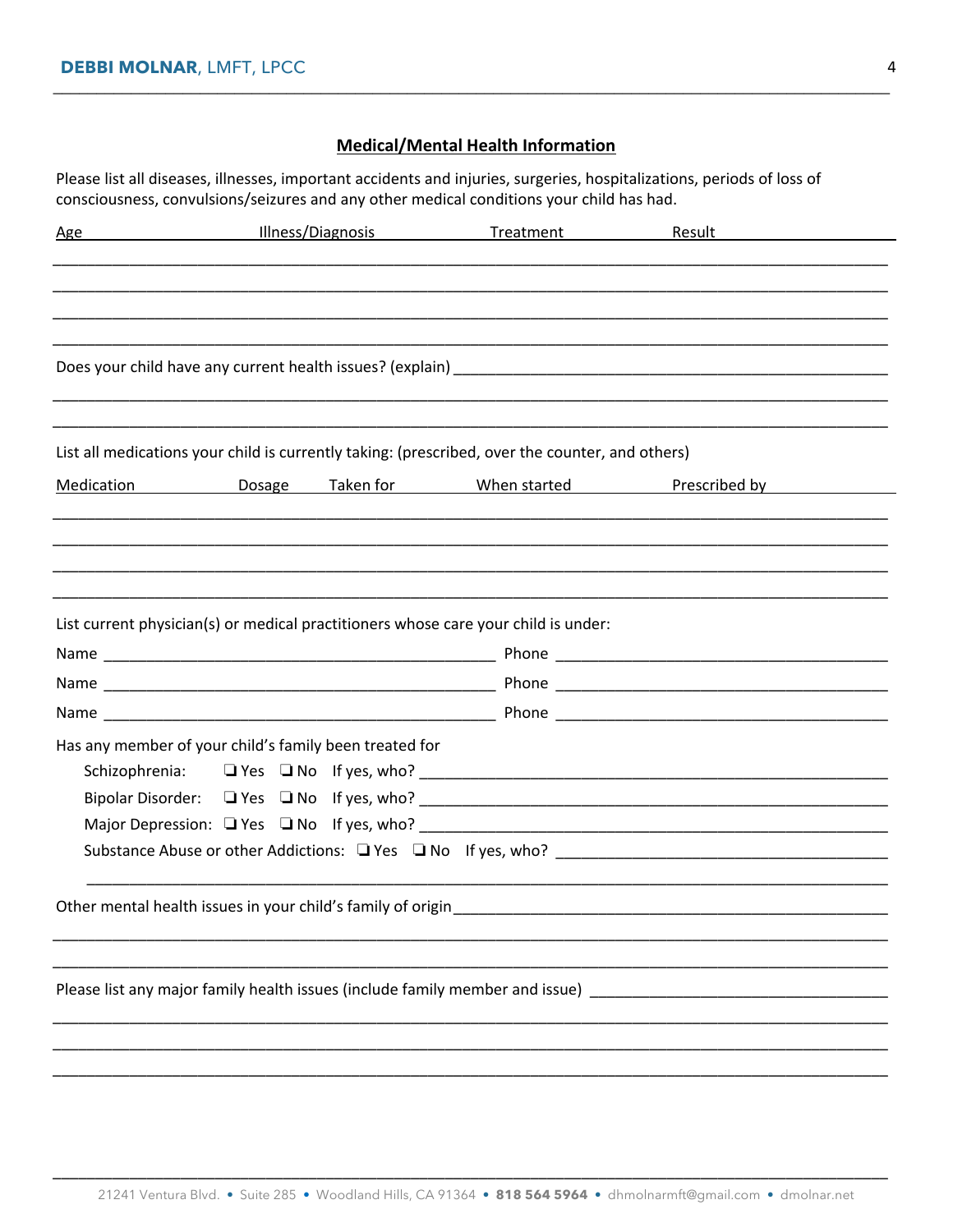| Has your child ever received psychiatric or psychological services before? (check one): $\Box$ Yes $\Box$ No                                                                                                                                                                                                                                                             |  |  |  |  |
|--------------------------------------------------------------------------------------------------------------------------------------------------------------------------------------------------------------------------------------------------------------------------------------------------------------------------------------------------------------------------|--|--|--|--|
| (If yes, please list his/her age at the time of treatment, the length of treatment, the focus of treatment, if a diagnosis<br>was given, what the diagnosis was, if you felt the diagnosis was accurate and the reason treatment was terminated.)                                                                                                                        |  |  |  |  |
|                                                                                                                                                                                                                                                                                                                                                                          |  |  |  |  |
| Has your child ever thought about, discussed or attempted suicide?): $\Box$ Yes $\Box$ No If yes, when?                                                                                                                                                                                                                                                                  |  |  |  |  |
| Has your child been the victim of or witnessed:<br>Physical Abuse: 4 Yes 4 No 1f yes, who? 4 no 100 november 2010 1 2010 1 2010 1 2010 1 2010 1 2010 1 2010 1 201<br>Assault: $\square$ Yes $\square$ No If yes, who?<br>If the answer to any of the above questions is "yes" was the abuse reported? $\Box$ Yes $\Box$ No<br>Is it still going on? $\Box$ Yes $\Box$ No |  |  |  |  |
| <b>Social/Other Information</b>                                                                                                                                                                                                                                                                                                                                          |  |  |  |  |
| Learning Disabilities (When diagnosed, by who, diagnosis, how it affected child)                                                                                                                                                                                                                                                                                         |  |  |  |  |
| Describe your child's relationship with friends example and a series of the series of the series of the series                                                                                                                                                                                                                                                           |  |  |  |  |
| What are your child's current stressors?                                                                                                                                                                                                                                                                                                                                 |  |  |  |  |
| Name five of your child's positive attributes___________________________________                                                                                                                                                                                                                                                                                         |  |  |  |  |
| Please describe what prompted you to make this appointment example as a series of the set of the set of the set of the set of the set of the set of the set of the set of the set of the set of the set of the set of the set                                                                                                                                            |  |  |  |  |
|                                                                                                                                                                                                                                                                                                                                                                          |  |  |  |  |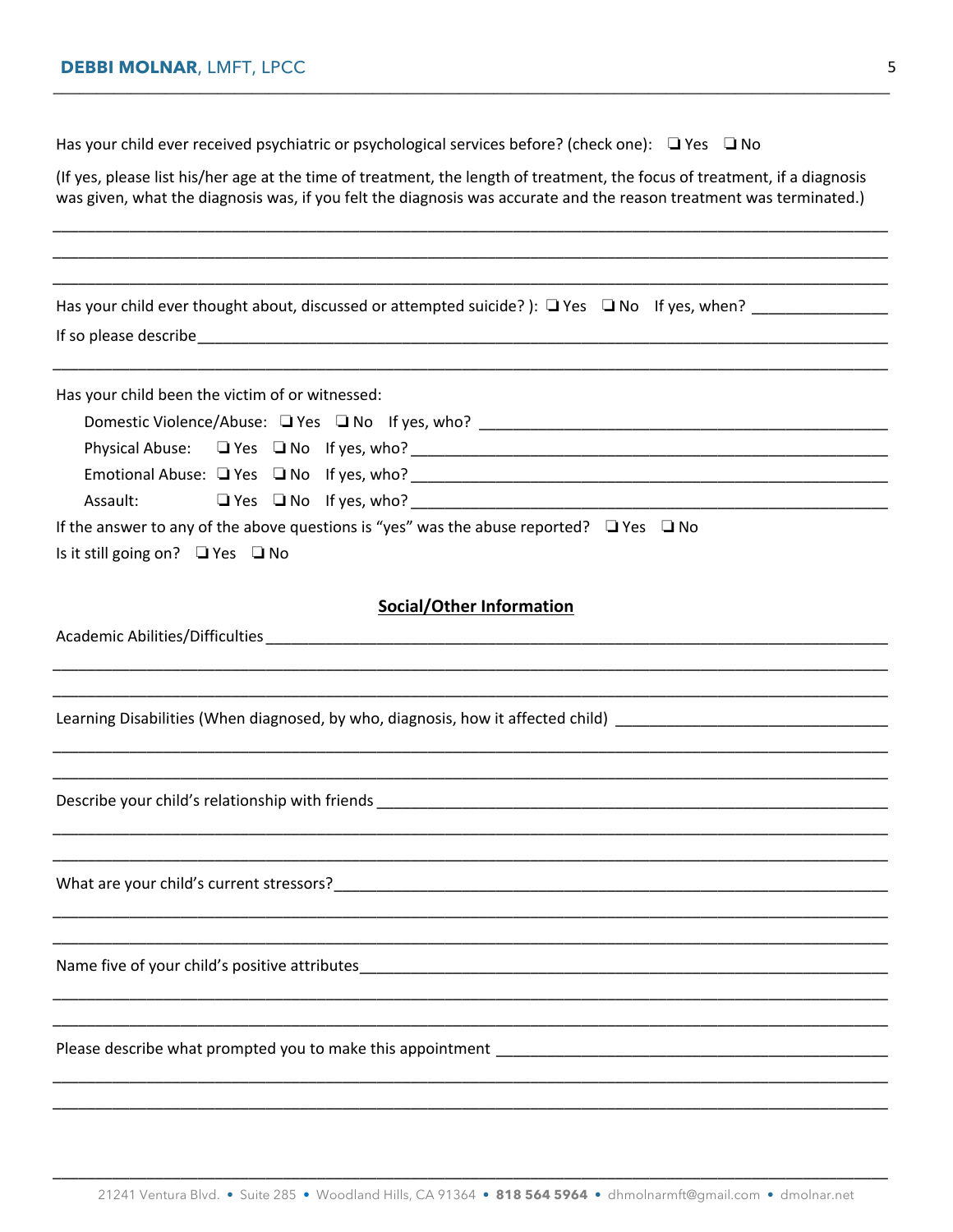## **Symptoms/Problem Checklist**

**\_\_\_\_\_\_\_\_\_\_\_\_\_\_\_\_\_\_\_\_\_\_\_\_\_\_\_\_\_\_\_\_\_\_\_\_\_\_\_\_\_\_\_\_\_\_\_\_\_\_\_\_\_\_\_\_\_\_\_\_\_\_\_\_\_\_\_\_\_\_\_\_\_\_\_\_\_\_\_\_\_\_\_\_\_\_\_\_\_\_\_\_\_\_\_\_\_**

*Please check any of the following problems/issues which you feel apply to you:*

| $\Box$ Depression             | $\Box$ Trauma                                                                                                                                                                                                                  | □ Issues with Abuse/Addiction                                                                                                                                                                                                                                                                                                                                                    |
|-------------------------------|--------------------------------------------------------------------------------------------------------------------------------------------------------------------------------------------------------------------------------|----------------------------------------------------------------------------------------------------------------------------------------------------------------------------------------------------------------------------------------------------------------------------------------------------------------------------------------------------------------------------------|
| $\Box$ Hopelessness           |                                                                                                                                                                                                                                | $\Box$ Alcohol<br>$\Box$ Drugs                                                                                                                                                                                                                                                                                                                                                   |
| $\Box$ Loneliness             | $\Box$ Issues with Sleep                                                                                                                                                                                                       | $\Box$ Gambling                                                                                                                                                                                                                                                                                                                                                                  |
| Grief/Loss Issues             | $\Box$ Difficulty falling asleep                                                                                                                                                                                               | $\Box$ Spending                                                                                                                                                                                                                                                                                                                                                                  |
| □ Anxiety/Nervousness         | $\Box$ Difficulty staying asleep                                                                                                                                                                                               | $\Box$ Internet/Electronics                                                                                                                                                                                                                                                                                                                                                      |
| $\Box$ Fear                   | $\Box$ Sleeping too much                                                                                                                                                                                                       | <b>Body Image Issues</b>                                                                                                                                                                                                                                                                                                                                                         |
| □ Suicidal Thoughts           | $\Box$ Nightmares/Terrors                                                                                                                                                                                                      | $\Box$ Weight Issues                                                                                                                                                                                                                                                                                                                                                             |
| $\Box$ Racing Thoughts        | □ School Issues                                                                                                                                                                                                                | $\Box$ Obsessive Thinking re:                                                                                                                                                                                                                                                                                                                                                    |
| □ Separation Anxiety          | $\Box$ Health Issue(s)                                                                                                                                                                                                         | Food/Weight<br>$\Box$ Binging                                                                                                                                                                                                                                                                                                                                                    |
| Obsessive Thoughts            | $\textit{Specify}$                                                                                                                                                                                                             | $\Box$ Purging                                                                                                                                                                                                                                                                                                                                                                   |
| $\Box$ Compulsions            |                                                                                                                                                                                                                                | $\Box$ No Appetite                                                                                                                                                                                                                                                                                                                                                               |
| Unorganized                   | $\Box$ Health Issue with a Family<br>Member                                                                                                                                                                                    | $\Box$ Too Much Appetite                                                                                                                                                                                                                                                                                                                                                         |
| $\Box$ Messy                  | $\textit{Specify}$                                                                                                                                                                                                             | Personality Traits                                                                                                                                                                                                                                                                                                                                                               |
| $\Box$ Temper/Anger           |                                                                                                                                                                                                                                | $\Box$ Shy                                                                                                                                                                                                                                                                                                                                                                       |
| Impulse Control Issues        | $\Box$ Disabilities                                                                                                                                                                                                            | $\square$ Assertiveness                                                                                                                                                                                                                                                                                                                                                          |
| $\Box$ Irritability           | Specify Specify Specify Specify Specify Specify Specific Specific Specific Specific Specific Specific Specific Specific Specific Specific Specific Specific Specific Specific Specific Specific Specific Specific Specific Spe | $\Box$ Judgmental<br>$\Box$ Secretive                                                                                                                                                                                                                                                                                                                                            |
| □ Self Control                |                                                                                                                                                                                                                                | $\Box$ Suspicion                                                                                                                                                                                                                                                                                                                                                                 |
| □ Concentration/Focus         | $\Box$ Learning Issues                                                                                                                                                                                                         | $\Box$ Jealousy                                                                                                                                                                                                                                                                                                                                                                  |
| Memory Issues                 |                                                                                                                                                                                                                                | $\begin{tabular}{ c c } \hline \rule{.4cm}{.4cm} \rule{.4cm}{.4cm} \rule{.4cm}{.4cm} \rule{.4cm}{.4cm} \rule{.4cm}{.4cm} \rule{.4cm}{.4cm} \rule{.4cm}{.4cm} \rule{.4cm}{.4cm} \rule{.4cm}{.4cm} \rule{.4cm}{.4cm} \rule{.4cm}{.4cm} \rule{.4cm}{.4cm} \rule{.4cm}{.4cm} \rule{.4cm}{.4cm} \rule{.4cm}{.4cm} \rule{.4cm}{.4cm} \rule{.4cm}{.4cm} \rule{.4cm}{.4cm} \rule{.4cm}{$ |
| $\Box$ Self Criticism         | $\Box$ Sexual Identity Issues                                                                                                                                                                                                  | Other Issues Not Mentioned                                                                                                                                                                                                                                                                                                                                                       |
| <b>Low Self Esteem</b>        | $\Box$ Difficult with Social Cues                                                                                                                                                                                              |                                                                                                                                                                                                                                                                                                                                                                                  |
| $\Box$ Guilt                  | Difficulty Making Friends                                                                                                                                                                                                      | <u> 1989 - Johann John Stone, fransk politik (d. 1989)</u>                                                                                                                                                                                                                                                                                                                       |
| $\Box$ Tired/Weak             | Difficulty Keeping Friends                                                                                                                                                                                                     | the control of the control of the control of the control of the control of                                                                                                                                                                                                                                                                                                       |
| Lack of Motivation            | □ Self Destructive Behavior                                                                                                                                                                                                    |                                                                                                                                                                                                                                                                                                                                                                                  |
| Difficulty Making Decisions   | $\Box$ Cutting                                                                                                                                                                                                                 |                                                                                                                                                                                                                                                                                                                                                                                  |
| $\Box$ Overwhelm              | $\Box$ Picking (Skin, Nails, Hair)                                                                                                                                                                                             |                                                                                                                                                                                                                                                                                                                                                                                  |
| $\Box$ Issues with energy     |                                                                                                                                                                                                                                |                                                                                                                                                                                                                                                                                                                                                                                  |
| $\Box$ Lack of Energy         | $\Box$ Relationship Issues                                                                                                                                                                                                     |                                                                                                                                                                                                                                                                                                                                                                                  |
| Too Much Energy               | $\Box$ Parents                                                                                                                                                                                                                 |                                                                                                                                                                                                                                                                                                                                                                                  |
| $\Box$ Difficulty with Change | $\Box$ Siblings                                                                                                                                                                                                                |                                                                                                                                                                                                                                                                                                                                                                                  |
| $\Box$ Transition Issues      | $\Box$ Friends                                                                                                                                                                                                                 |                                                                                                                                                                                                                                                                                                                                                                                  |
|                               | $\Box$ Lack of Relationships                                                                                                                                                                                                   |                                                                                                                                                                                                                                                                                                                                                                                  |

\_\_\_\_\_\_\_\_\_\_\_\_\_\_\_\_\_\_\_\_\_\_\_\_\_\_\_\_\_\_\_\_\_\_\_\_\_\_\_\_\_\_\_\_\_\_\_\_\_\_\_\_\_\_\_\_\_\_\_\_\_\_\_\_\_\_\_\_\_\_\_\_\_\_\_\_\_\_\_\_\_\_\_\_\_\_\_\_\_\_\_\_\_\_\_\_\_\_